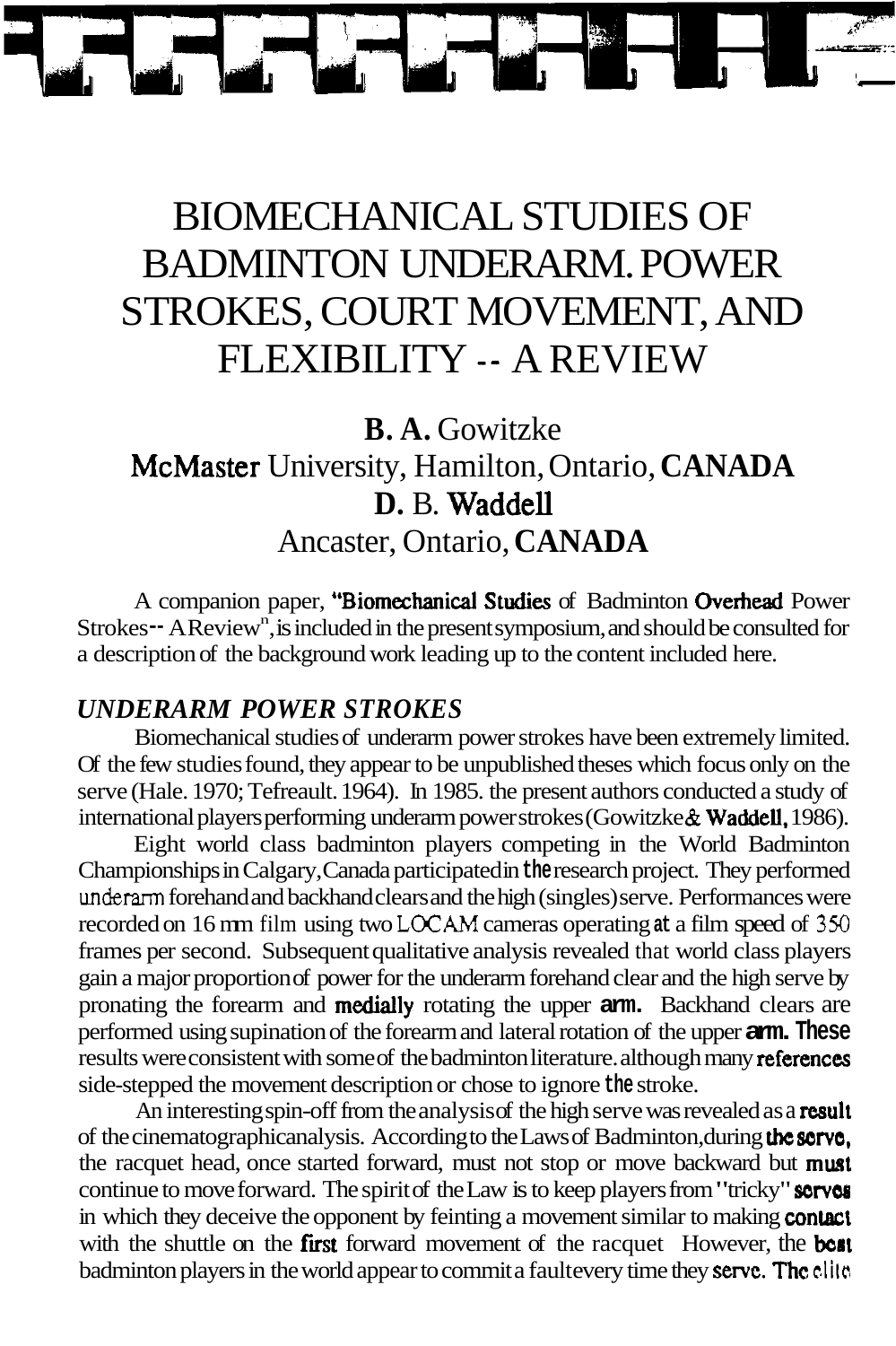badminton player starts the raquet forward by a combination of hip and trunk rotation combined with a bit of shoulder flexion; when the **racquet** is approximately opposite the side of the player, the player 'lays the raquet head back' by laterally rotating the **arm**  at the shoulder pint and supinating the forearm at the **radieulnar** joints while still driving the hand forward. In fact, the racquet head backs up while the **racquet** hand moves forward! The visual impression is that the **racquet** is moving forward because the action is too fast for the human eye to **set.** The fact that this raquet action of players is **too** fast to **see** is **borne** out by the fact that these players are **not** being called  $\hat{f}$  a rule  $infractions on their serves in competitions. Indeed, the racquet head movement is so fast$ that it is impossible fa **service** judges **to see.** 

Biomechanically, the action is recommended because the player is placing on stretch, muscles which **are about** to be importantly involved in the next, force-producing phase of the serve, namely, medial rotators of the shoulder and **pronators** of the radioulnar pints. This is a good example of employing a technique which is **biome**chanically sound, but which tests the Laws of Badminton, the abilities of umpires, and **the** interpretation of the rules by the International Badminton Federation.

The authors also conducted a force platform study of the high serve at the same time that they studied overhead power strokes (Gowitzke & Waddell, 1980). Since it was not possible for **the** subject to place both feet on the platform without compromising his or her normal stance for the high serve, **recordings** of ground reaction forces were made with each foot placed on the platform individually. Results showed that players employed an unweighting. weighting, unweighting sequence similar to that seen in the overhead power strokes, while transferring the weight from the back to the front foot. However, results also suggested that some players remove the back foot from the platform an instant before contact with the shuttle, and thereby come dangerously close to committing a 'foot fault' according to **the** Laws of Badminton.

## *COURT MOVEMENT*

No biomechanical studies have been carried out on speed of locomotion on court until a study was carried out by the present authors during **1988** (Gowitzke, et al, **1989).**  During a game, a badminton player is **required** to move backward quickly while watching a shuttlecock overhead, which forces the "neck" into a dorsi-flexed position. Yet, in "shadow" drills for **training badminton** players to increase their speed, coaches generally do not require players to look up.

It was hypothesized that the speed of movement for a player moving backward with the "neck" dorsi-flexed was slower than that with **the** head in anormal position and that neck or labyrinthine righting reflexes may play an inhibiting role. The purpose of the study was to determine the effect of two head positions on the speed of moving backward on a badminton court.

Eight female and eight male experienced players, the majority of whom were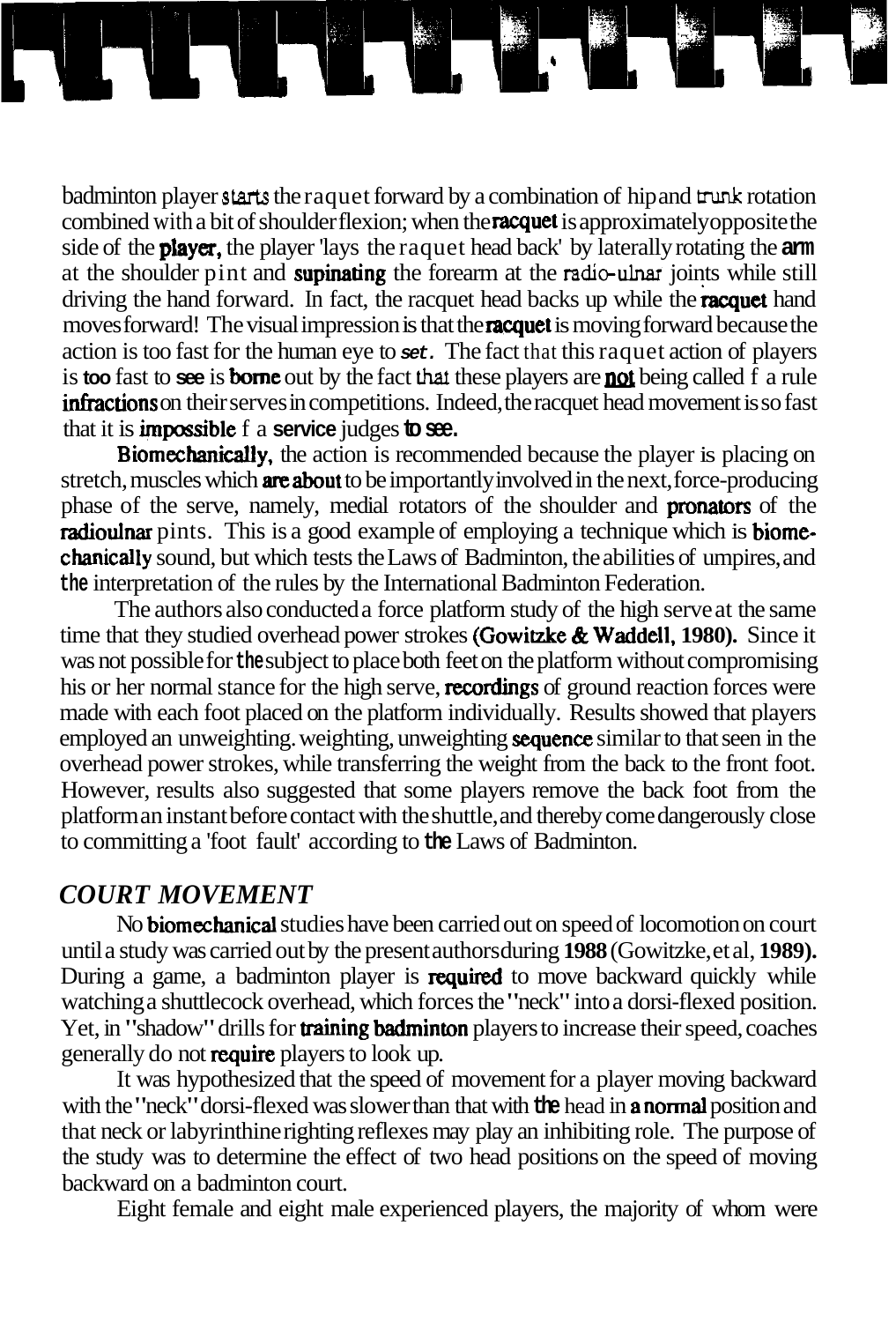provincially-ranked or university **team** players, comprised the subjects. Reaction times and movement times were monitored as subjects moved backward over a **three-meter** distance while looking straight ahead and while looking upward. In addition, the motion of the players over the three-meter distance was recorded cinematographically.

Results showed that reaction **times** did not differ in the two head positions, but movement **times** were **significantly affected.** Average horizontal velocities of the center of **gravity** of **the** sixteen subjects varied from 1.97 to 3.07 m/s. **Mean** movement times for running backward with the head up vs head normal were  $1.287$  s and  $1.274$  s, respectively. The hypothesis was confirmed. It **took** subjects **longer** to run backward with the head facing upward than facing straight ahead.

Apparently, time-phase relationships of motor patterns were changed even though foot patterns for moving backward were not altered. For example, cinematographical analysis revealed changes of up to 5 cm in **the** vertical location of the trajectories of **the**  center of gravity for some subjects, but no trends were observed. Similarly, some subjects increased extension at knee and hip joints by as much as 10 degrees when **the "neck"** was dorsi-flexed.

It was concluded that **head** position affected movement time, and that this effect might be attributed to tonic labyrinthine reflex involvement The implication for badminton training is that players should always look up when moving backward in "shadow" drills; otherwise, the drills do not relate to the game situation and have little effect on decreasing movement time.

#### *FLEXIBILITY*

**A** group of young elite badminton players were tested for physiological parameters of strength and power, aerobic and anaerobic conditioning and biomechanical flexibility (Gowitzke et al, in press). The results of **the** biomechanical parameters are reported here.

Measures of range of motion at 18 different joints were accomplished by using the Leighton flexometer and following the procedures outlined by Leighton (1966). The following joints were selected for measurement: for the upper extremity, flexion/ extension, abduction/adduction, and rotation at the shoulder joint, flexion/extension  $\pm$ the elbow joint; supination/pronation at the radio-ulnar joints and flexiodextension, and ulnar and radial flexion (abduction/adduction) at the wrist; for the lower extremity, flexiodextension at the hip joint, flexiodextension at both right and left knees, **dorsi-**/plantar flexion at the right and left ankles, and inversiodeversion at the right and left ankles; and for **the** axial skeleton, flexiodextension at **the "neck", flexion/extension**, lateral flexion, and rotation of the the "trunk".

There is no record of flexibility tests being administered to badminton players, but results were compared with some of the norms available from other populations. It **wan**  found that the flexibility measures of these young players compared favorably with **those**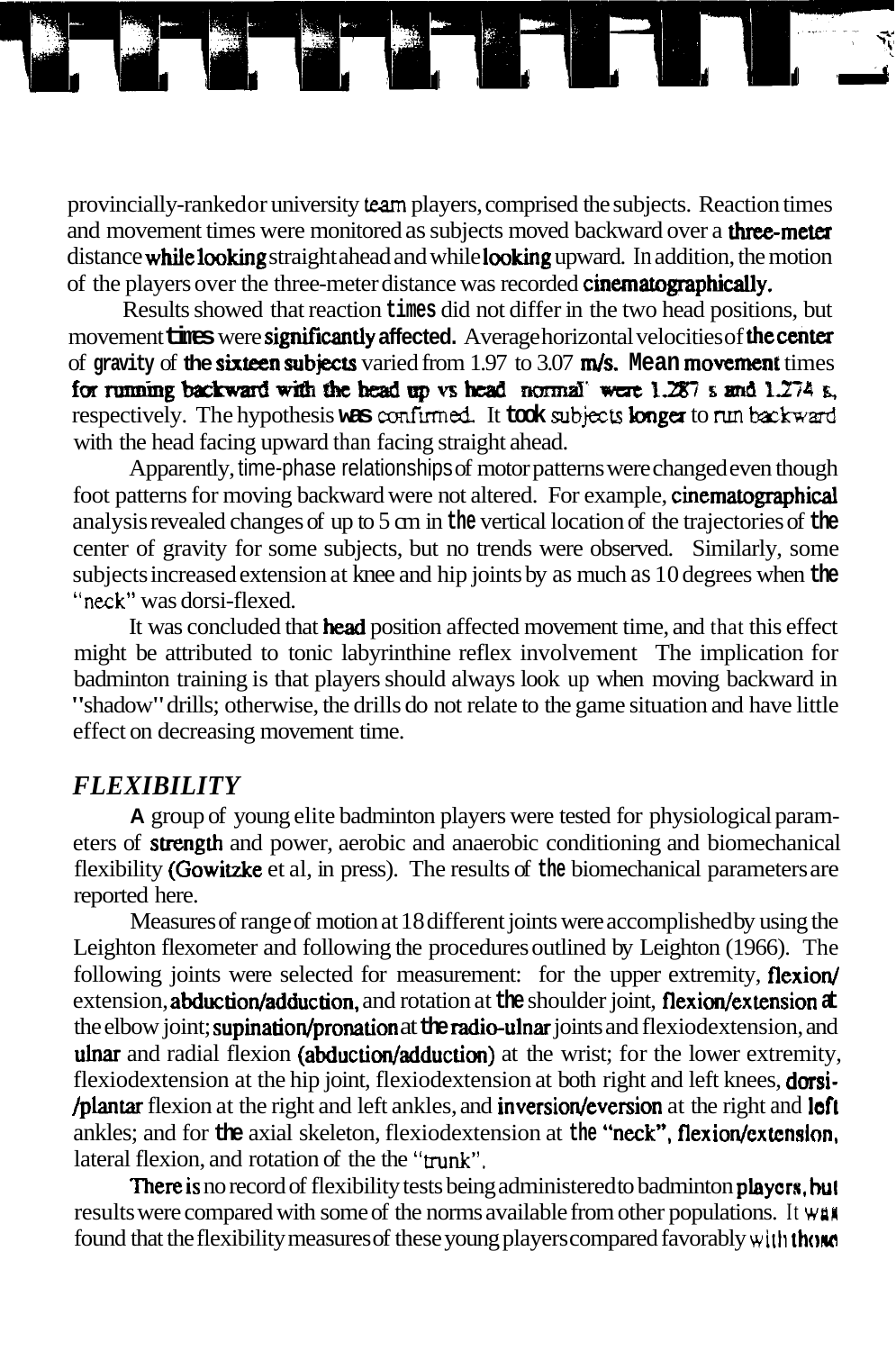of other young people in other sports. However, no unusual ranges of motion or trends unique **to** a badminton population were found.

## *STRENGTH*

Attempts were made to establish some base-line data on **strength measures** of badminton players (Gowitzke, et al, in press). Maximal single leg press strength for each leg was measured on a **Cybex** dynamometer at 15 and 75°/s. Strength was measured as peak torque and expressed absolutely in Nm. Maximal shoulder **rotation** strength was measured as peak torque at 30°/s **and** as impact torque at 300°/s. Maximal pronation and supination strength was also measured at low and high velocities. These were the first attempts to record strength measures of pronation **and** supination. There were no norms available for comparison with other populations. It was interesting that the means for the right leg were higher than those for the left leg. Since 15 of the subjects were righthanded players and therefore go **to** the net and play most strokes with the right leg forward, it seemed logical that the right leg was stronger than the left

# *SUMMARY*

It would appear that there is a dearth of biomechanical information about badminton. Since badminton is now an official competitive sport in the Olympics, it is possible that considerably more interest and research in the sport will ensue. In the meantime, it is **important** that the information, which has been generated, should be made available to the teachers and coaches of the sport. Close attention should be given to dispensing to information in easily understood. "digestible" form so that the implications of the research for the player are correctly and effortlessly applied.

## *REFERENCES*

- Gowitzke. B.A. and D.B. Waddell (1980). A Force Platform Study of Overhead Power Strokes in Badminton, Proceedings: *International Symposium on The Eflective Teaching of Racquet Sports,* **ed.** *JL.* Groppel. Urbana-Champaign: The University of Illinois. 37-47.
- Gowitzke, B.A. and D.B. Waddell (1986). The Biomechanics of Underarm Power Strokes in Badminton. *Sports Science, (Proceedings of the VIII Commonwealth andlnternationai Conference on Sports, Physical Education, Dance, Recreation and Health),* **ed.** *J.* Watkins. London: E. & FN. Spon, 137-142.
- Gowitzke, B.A., D.B. Waddell, T.D. Lee, and J.R. Poole (1989). Effect of Head Position on Badminton Players' Reaction Times.MovementTimes and Kinematic Elements of Running Backward (abstract). *Journal ofBiomechonics.* (Also, two-page paper in Proceedings: International Society of Biomechanics. UCLA, 1989).